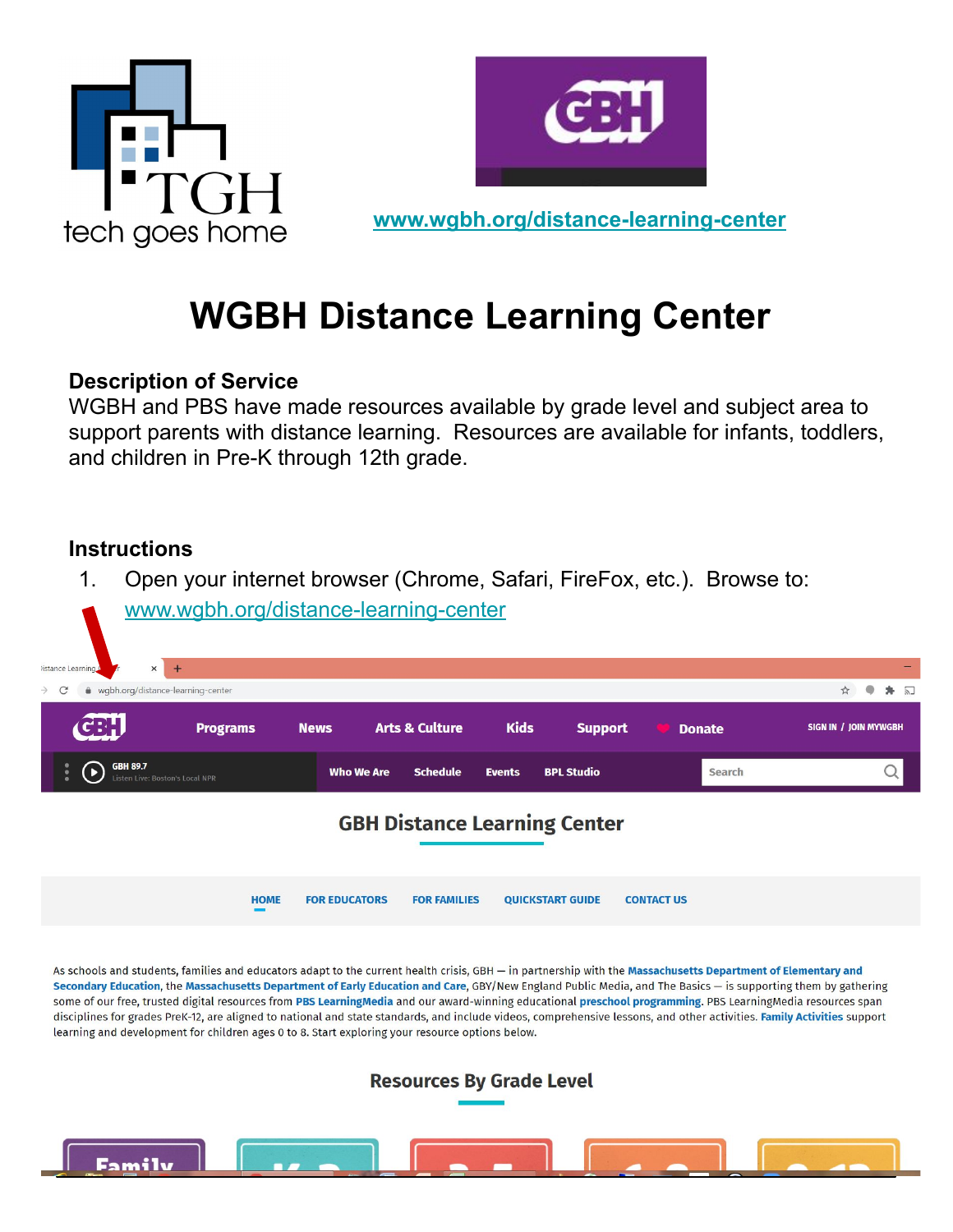2. Select a resource by grade level or select Family Activities for activities for infants, toddlers, and children 3-8. Note: Activities for preschoolers can be found in the "K-2" grade range.



3. You can also browse for a resource by collection from the home page by selecting any of the collections available.



# **Family Activities**

1. After selecting "Family Activities", select an age range. If you are looking for activities for a child 3-8, select an age range (either 3-5 or 6-8) for a child.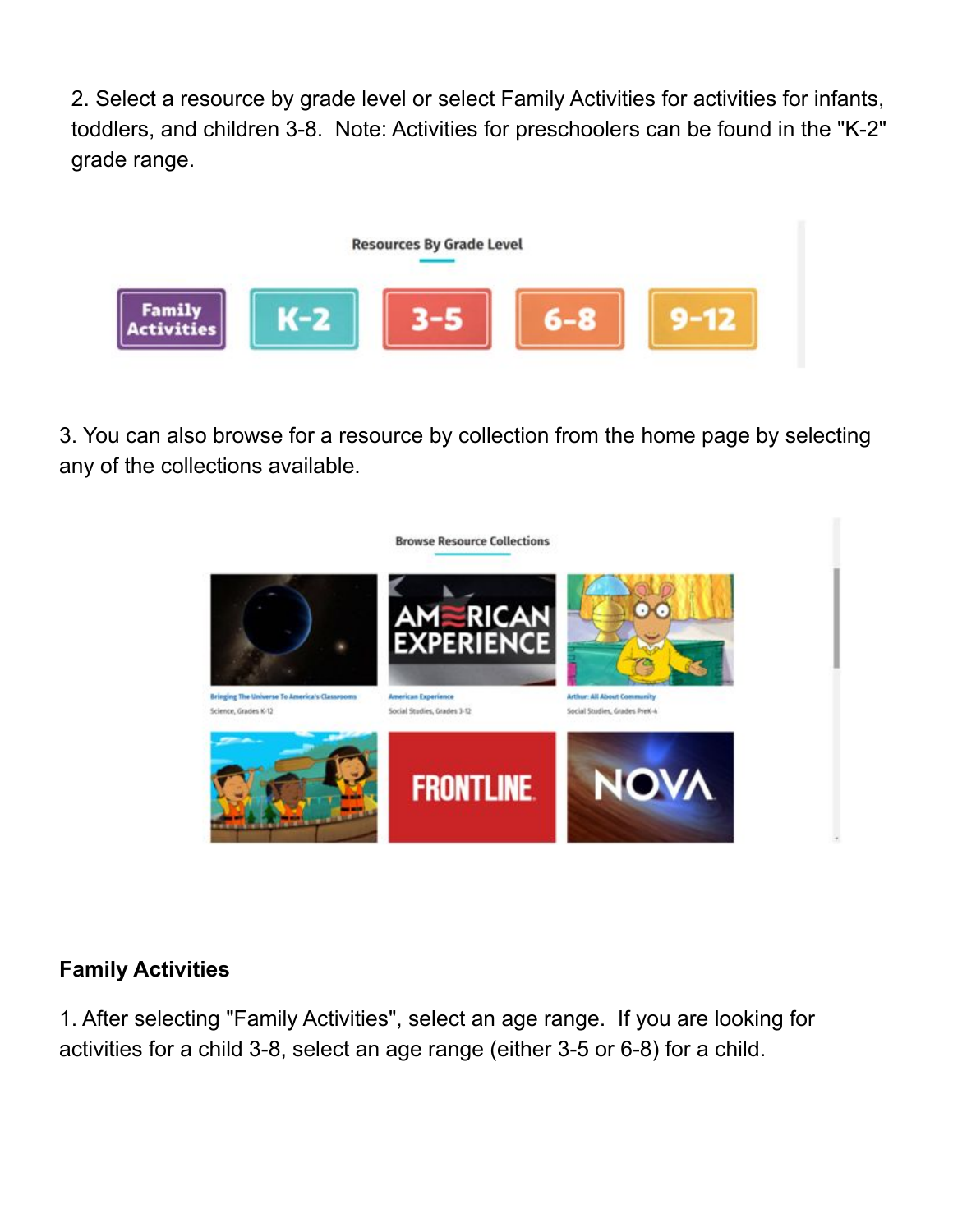

If you are looking for activities for an infant or toddler scroll down the page, and click on Infants and Toddlers.



2. Once you reach the page for the age range you selected, you will be able to view a list of resources (games, videos, hands-on activities, and apps). To get more information about a resource, click on the resource.

The resources for 3-8 year olds are listed by week and each week's resources has a common theme.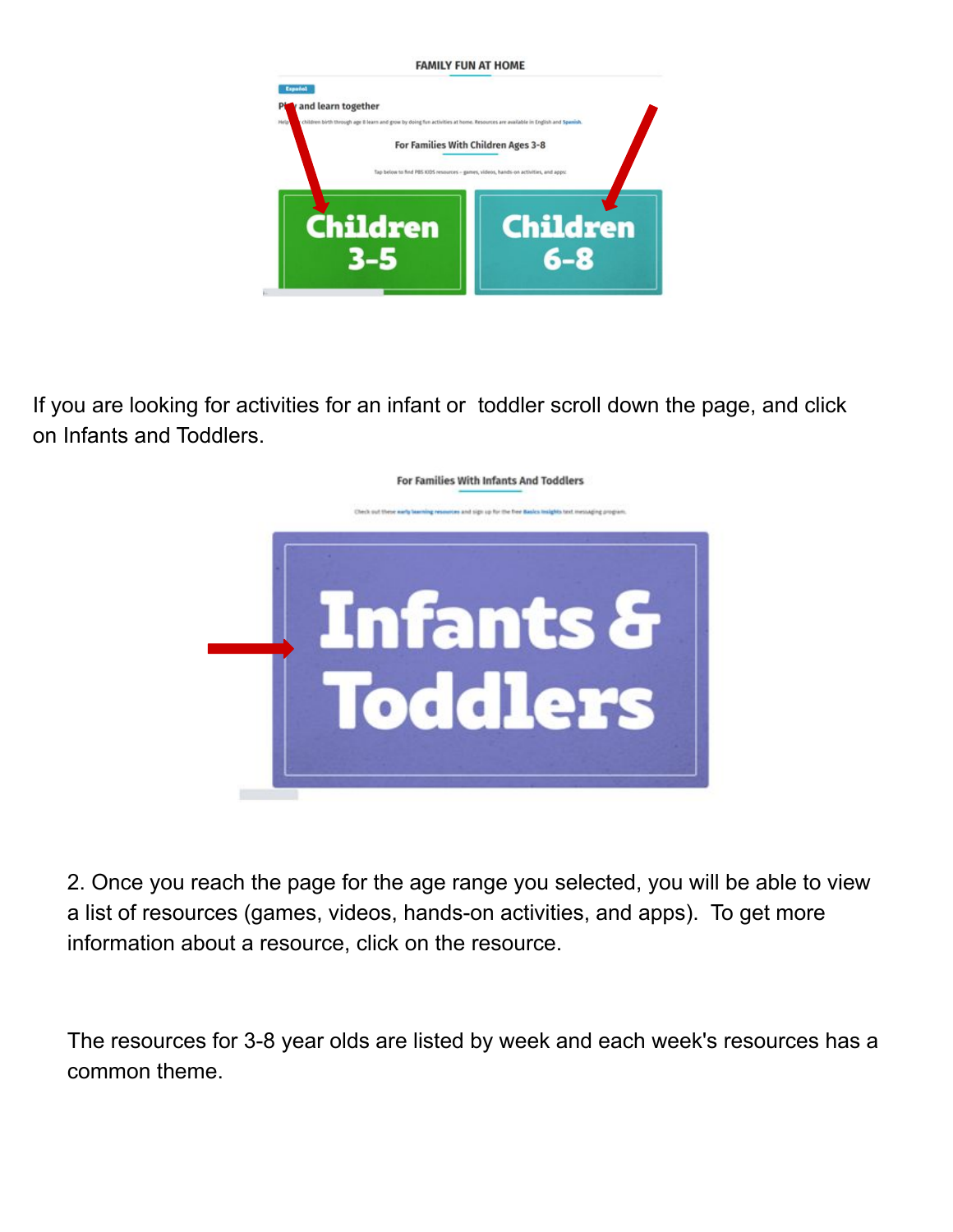

- Activity Resources labeled as an "Activity" will take you to a document or webpage that describes the activity.
- Video Resources labeled as a "Video" will take you the specified video.
- App Resources labeled as an "App" will take you to a page with more information about the App and how to download and install it on a tablet (e.g. Apple iPad) or smartphone (e.g. Apple iPhone, Samsung Galaxy).
- Game Resources labeled as "Game" will take you to a webpage with the game.







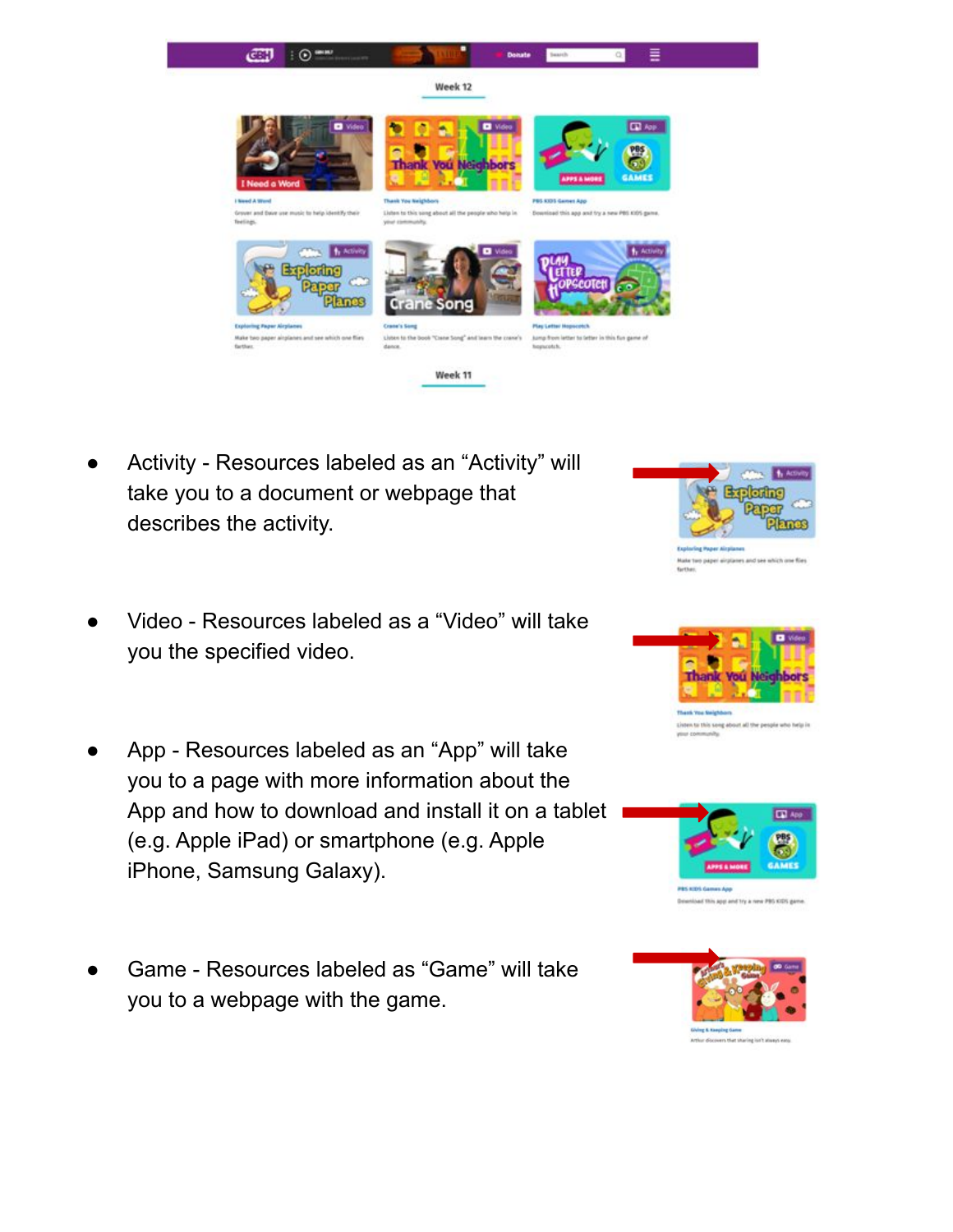The resources for infants and toddlers are organized into resources available in English and Spanish. The resources available in English are at the top of the page.

#### Family Fun At Home: Infants And Toddlers

in Explicit and Say







lusic and movement are a way to pr lists match the learn ing and fun that

Watch how these families furn everyday situations inta apports hea phobes to add didn't disc in reiting

There's a lot for toddlers to do in the kitchen. Try these ideas with your child as you cook.







ore you talk with bat The m they will learn. Try telling a story as you go about

these fun ways to let babies investigate how things.

es, Check out. Try this fun dancing activity with your toddlent

# Scroll down the page to access the resources available in Spanish.

#### **Bebés Y Niños Más Grandecitos**



Les niños aprenden vocat experiencias tempranas con libros, vean climo las<br>Samilias hacen de la lectura una rutina diaria.



usu bebis y los niños más gu por naturaleza. Este video les muestra maneras en que las familias es nutan a los pequei los a

La música y el inovimiento son maneras de promover<br>la actividad física, levan cómo aprenden y se divierten<br>las familias cuando cantan y ballan juntos.



**Real of Middle A Lie Roads** Yean este sideo con su niño más<br>de la vez que Saniel fue al docto Vean y canten con su niño más grandecito acerca de<br>aprender a ir al baño. lo grandecito acerca



Catalina to trails -<br>Ween eate sides con su niño más grandecita acer<br>de la que pueden hacer cuando se ponen de mai de la goe pueden hacer cuando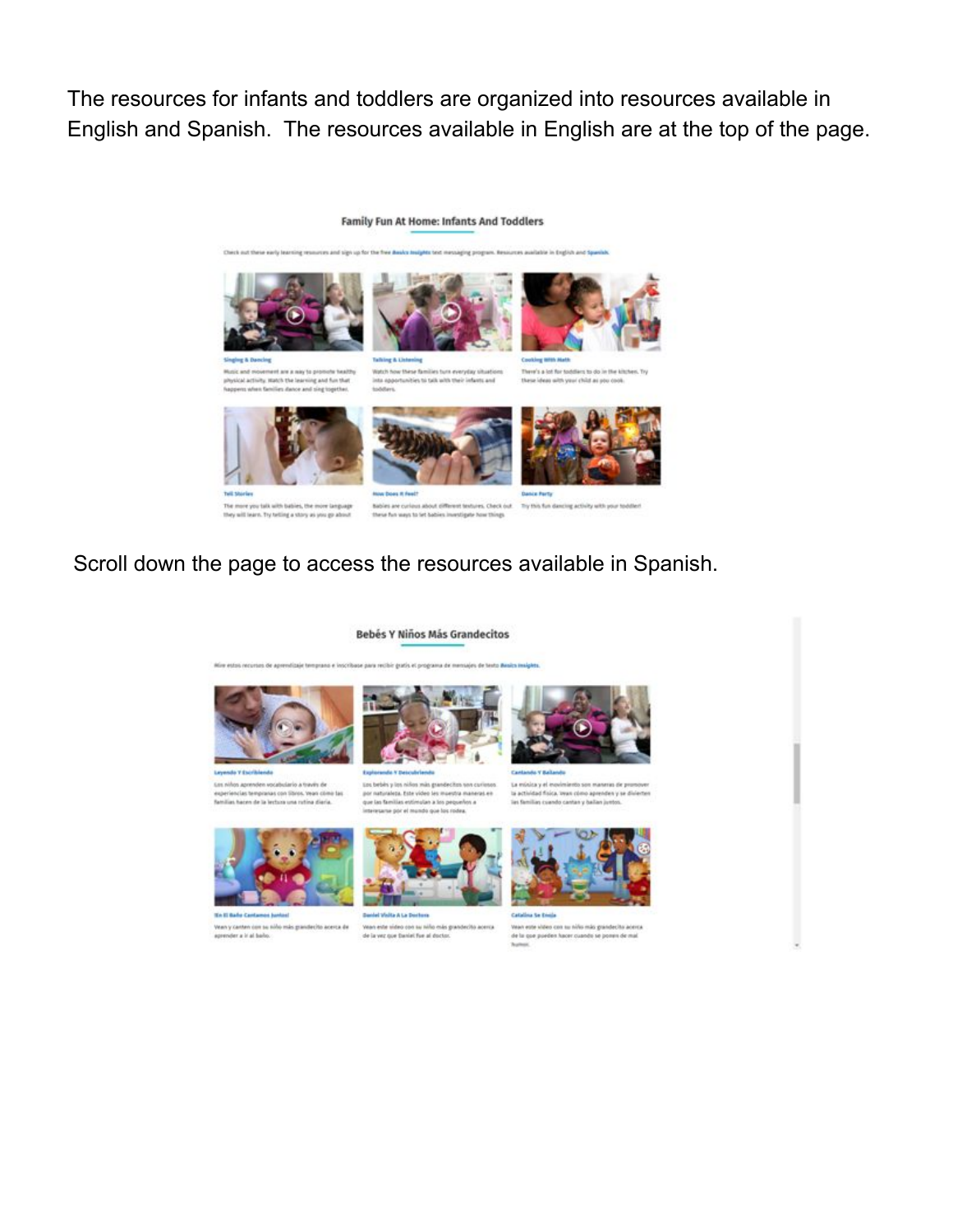### **Resources by Grade Level**

 1. After selecting a grade level from the WGBH Distance Learning home page, you will be able to view the resources available. The resources are organized by subject matter (for example: Science, Math, English Language Arts, Math).



2. Select a resource to get more information about the resource. Click on the Play button, "Next" button, or "Launch" to begin the resource.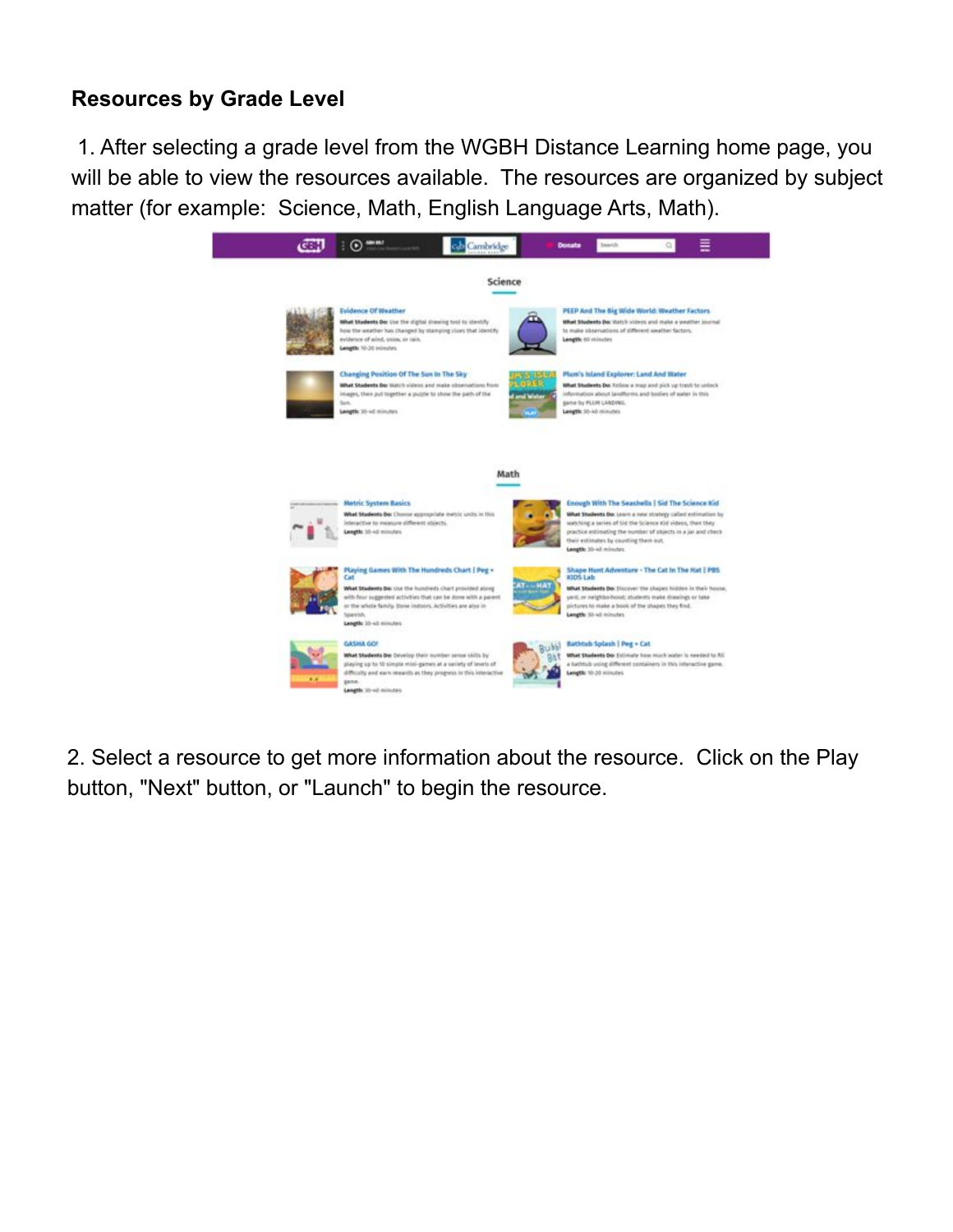Resources may contain some or all of the following items:

The Play, "Next", or "Launch" button to start the resource will be located in this window.

Support Materials for Teachers -When available, this section includes resources you may use to teach the activity. Click on the plus (+) sign to expand the section to view the materials.



Support Materials for Use with Students - When available, this section includes activities and materials that will assist with completing the activity. Click on the plus (+) sign to expand the section to view the materials.

About - This section is a description of the resource.

available to be downloaded, click on the "Download" button to download the resource.

You May Also Like - This section includes resources that are for the same grade level as the resource you are viewing and address a similar topic.

More from the (Name of the Collection) Collection - This section at the bottom of the resource includes other resources from the same collection of which the resource you are viewing is part.

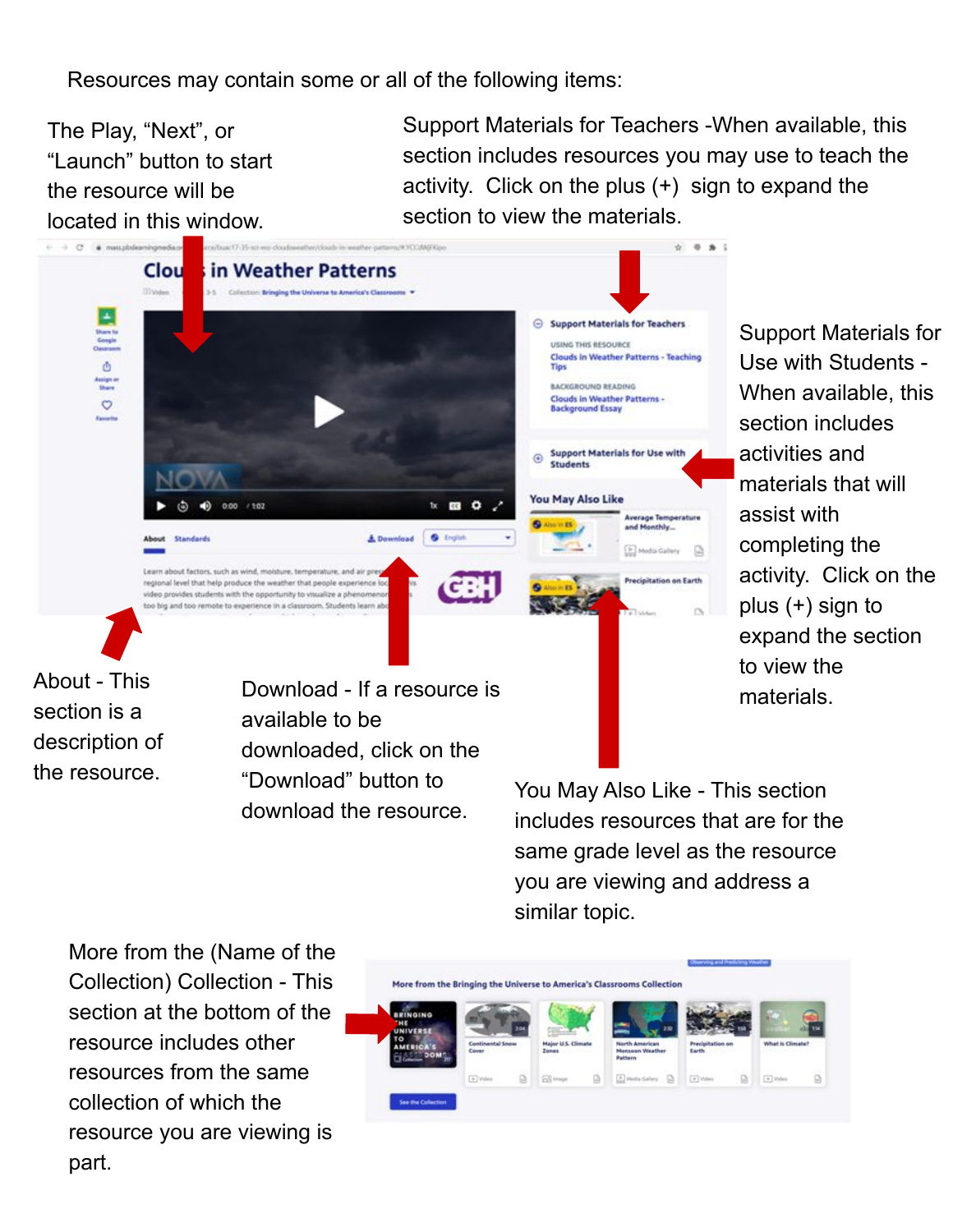# **Searching the Resources**

If you would like to search for a resource by a topic, do the following:

- 1. Go to https://mass.pbslearningmedia.org/.
- 2. In the right corner, click on search and enter the keyword you would like to search.



3. For the search below,"pizza" was the keyword entered for the search. When completing your search, use the word or words that best describe the resources you would like to find.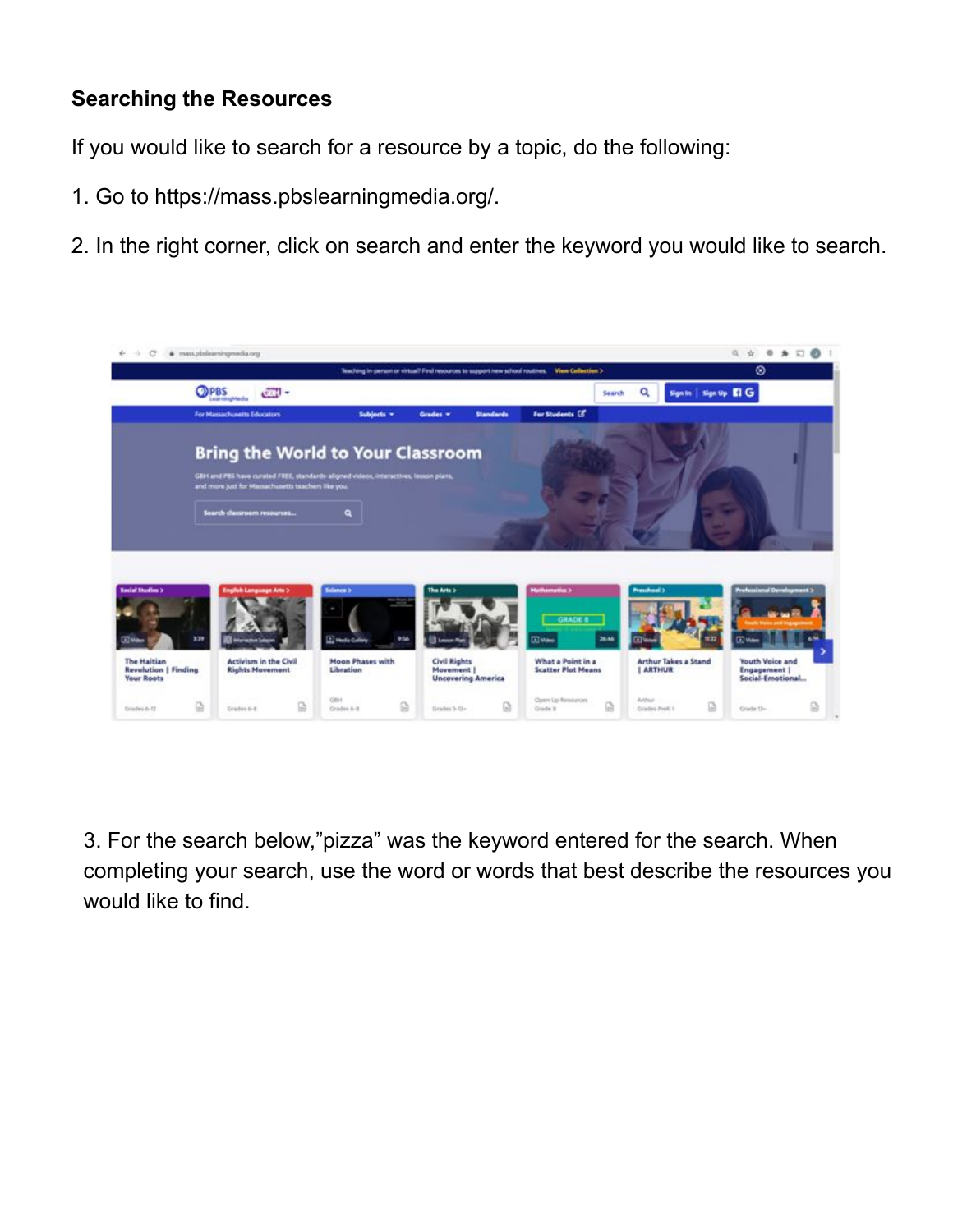To narrow your search results, you can use the "Filter By" area on the left side of the screen and select all filters that are important for your search. To expand any sections to see more items to filter, click on the plus (+) symbol.

|                       |                            |                   | Teaching in person or virtual? Find resources to support new school routines.    View Collection > |                                                                                                               |         | $\circ$                     |
|-----------------------|----------------------------|-------------------|----------------------------------------------------------------------------------------------------|---------------------------------------------------------------------------------------------------------------|---------|-----------------------------|
| <b>OPBS</b>           | <b>CEN -</b>               |                   |                                                                                                    | Search                                                                                                        | Q       | Sign in Sign Up <b>El</b> G |
|                       | For Manuchusetts Educators | Subjects =        | Grades =<br><b>Standards</b>                                                                       | For Students LS                                                                                               |         |                             |
| pizza                 |                            |                   |                                                                                                    |                                                                                                               |         | Search Q                    |
| Filter by             |                            |                   |                                                                                                    |                                                                                                               |         |                             |
| $+$ Grade             |                            | 42 search results |                                                                                                    |                                                                                                               | Sort by | Belevance =                 |
| $+$ Subject           |                            |                   | <b>Pizza Restaurant Field Trip</b>                                                                 |                                                                                                               |         |                             |
| + Resource Type       |                            |                   | pitts and a whole                                                                                  | Come with Penny and the KulVision VRCkids to Peace of Pizza restaurant for a lunch date filled with delicious |         |                             |
|                       |                            | ভাত               | KidVision Pre AL   Grades PreA 3                                                                   |                                                                                                               |         | G                           |
| + Language            |                            | $-10.13$          | Pizza Gardens   Think Garden                                                                       |                                                                                                               |         |                             |
| + Accessibility       |                            |                   | spring and summer                                                                                  | This video from KET's Think Garden collection demonstrates how to make a pizza with ingredients from both     |         |                             |
|                       |                            |                   | KEY 1 Grades 3-5                                                                                   |                                                                                                               |         | ₿                           |
| + Additional Features |                            |                   | <b>Snack Hacks   Bagel Pizzas</b>                                                                  |                                                                                                               |         |                             |
|                       |                            |                   | foods, Spend some                                                                                  | Snack Hacks are furt healthy recipes to make with your child that provide positive experiences with healthy   |         |                             |

After expanding a section, it will look like this:

|                       |                                     |            | Teaching in per |  |
|-----------------------|-------------------------------------|------------|-----------------|--|
| <b>COPBS</b>          |                                     | day -      |                 |  |
|                       | For Massachusetts Educators         |            | Subjects        |  |
|                       |                                     |            |                 |  |
| pizza                 |                                     |            |                 |  |
| Filter by             |                                     |            |                 |  |
| $=$ Grade             |                                     |            | 42 sea          |  |
| <b>D</b> Pref.        | OК                                  | O١         |                 |  |
| O2                    | O3                                  | $\Box$ 4   |                 |  |
| O3                    | $-16$                               | $\Box$ 7   |                 |  |
| <b>CH</b>             | D¥                                  | 0.10       |                 |  |
| Oπ                    | 口豆                                  | $\Box$ 13+ | mк              |  |
| $=$ Subject           |                                     |            |                 |  |
| $+$ $\square$ Science |                                     |            | ⊡               |  |
|                       | + C Social Studies                  |            |                 |  |
|                       | $+$ $\Box$ Mathematics              |            |                 |  |
|                       | + C English Language Arts           |            |                 |  |
|                       | $+$ $\Box$ Engineering & Technology |            |                 |  |
| $+$ $\Box$ Preschool  | + C Fleatth & Physical Education    |            |                 |  |
|                       | + C Professional Development        |            |                 |  |